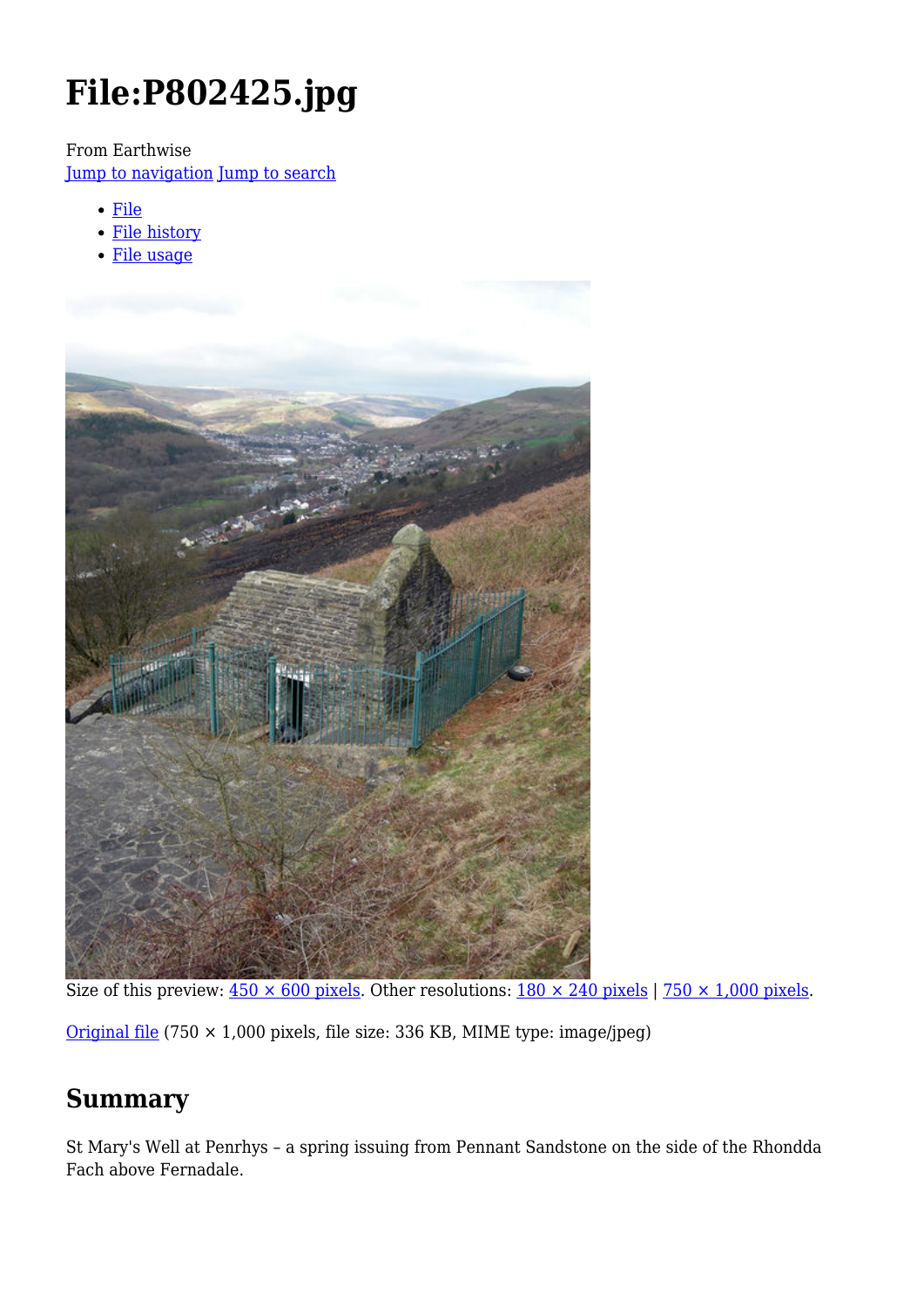# **Licensing**

Download of 1000 x 1000 pixel images is free for all non-commercial use - all we ask in return is for you to acknowledge BGS when using our images. Click our Terms and Conditions link below for information on acknowledgement text, and to find out about using our images commercially.

#### **Copyright**

The images featured on this site unless otherwise indicated are copyright material of the Natural Environment Research Council (NERC), of which the British Geological Survey is a component body. The British Geological Survey encourages the use of its material in promoting geological and environmental sciences. The images may be reproduced free of charge for any non-commercial use in any format or medium provided they are reproduced accurately and not used in a misleading or derogatory context. Where any images on this site are being republished or copied to others, the source of the material must be identified and the copyright status acknowledged. The permission to reproduce NERC protected material does not extend to any images on this site which are identified as being the copyright of a third party. Authorisation to reproduce such material must be obtained from the copyright holders concerned.

#### **Non-commercial Use**

Use of the images downloaded from this site and reproduced digitally or otherwise may only be used for non-commercial purposes, which are:-

- Private study or research for a non-commercial purpose
- Education for teaching, preparation and examination purposes

When using the images please credit 'British Geological Survey' and include the catalogue reference ('P Number') of the item to allow others to access the original image or document. Noncommercial users of the images from this site are restricted to downloading no more than 30 images, without seeking further permission from [enquiries@bgs.ac.uk](mailto:enquiries@bgs.ac.uk)

#### **Commercial Use**

For commercial use of these images for which higher resolution images are available, individual permissions and/or licences arrangements should be agreed by contacting [enquiries@bgs.ac.uk](mailto:enquiries@bgs.ac.uk) Commercial use will include publications in books (including educational books), newspapers, journals, magazines, CDs and DVDs, etc, where a cover charge is applied; broadcasts on TV, film and theatre; and display in trade fairs, galleries, etc. If you are in doubt as to whether your intended use is commercial, please contact [enquiries@bgs.ac.uk](mailto:enquiries@bgs.ac.uk)

#### **Warranty**

Use of the images downloaded from this site is at the users own risk. NERC gives no warranty as to the quality of the images or the medium on which they are provided or their suitability for any use.

# **File history**

Click on a date/time to view the file as it appeared at that time.



You cannot overwrite this file.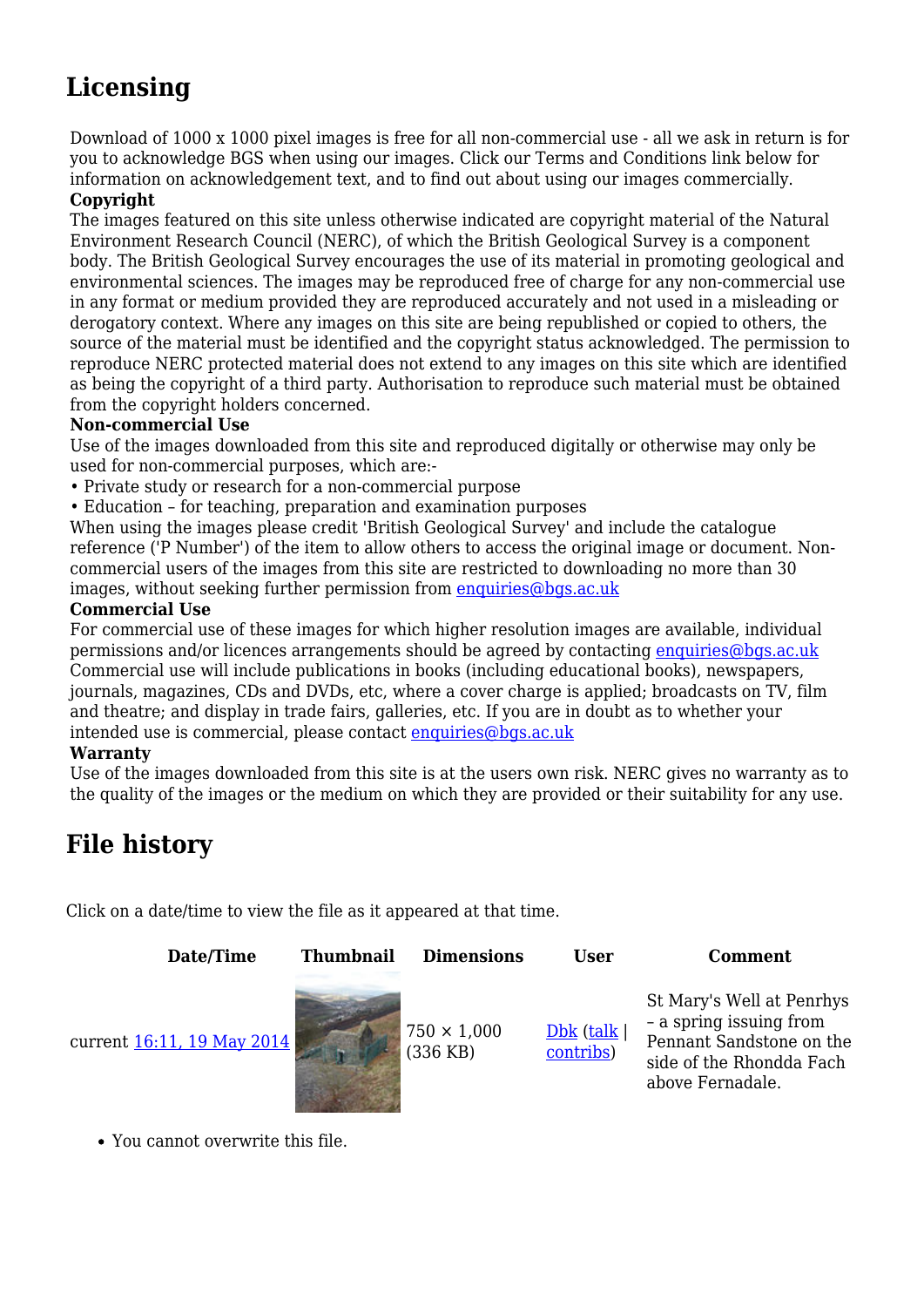# **File usage**

The following page links to this file:

[Hydrogeology of Wales: Carboniferous aquifers - the Coal Measures facies](http://earthwise.bgs.ac.uk/index.php/Hydrogeology_of_Wales:_Carboniferous_aquifers_-_the_Coal_Measures_facies)

Retrieved from ['http://earthwise.bgs.ac.uk/index.php?title=File:P802425.jpg&oldid=3696](http://earthwise.bgs.ac.uk/index.php?title=File:P802425.jpg&oldid=3696)'

# **Navigation menu**

# **Personal tools**

- Not logged in
- [Talk](http://earthwise.bgs.ac.uk/index.php/Special:MyTalk)
- [Contributions](http://earthwise.bgs.ac.uk/index.php/Special:MyContributions)
- [Log in](http://earthwise.bgs.ac.uk/index.php?title=Special:UserLogin&returnto=File%3AP802425.jpg&returntoquery=action%3Dmpdf)
- [Request account](http://earthwise.bgs.ac.uk/index.php/Special:RequestAccount)

### **Namespaces**

- [File](http://earthwise.bgs.ac.uk/index.php/File:P802425.jpg)
- [Discussion](http://earthwise.bgs.ac.uk/index.php?title=File_talk:P802425.jpg&action=edit&redlink=1)

 $\Box$ 

# **Variants**

#### **Views**

- [Read](http://earthwise.bgs.ac.uk/index.php?title=File:P802425.jpg&stable=1)
- [Pending changes](http://earthwise.bgs.ac.uk/index.php?title=File:P802425.jpg&stable=0&redirect=no)
- [View source](http://earthwise.bgs.ac.uk/index.php?title=File:P802425.jpg&action=edit)
- [View history](http://earthwise.bgs.ac.uk/index.php?title=File:P802425.jpg&action=history)
- [PDF Export](http://earthwise.bgs.ac.uk/index.php?title=File:P802425.jpg&action=mpdf)

 $\Box$ 

### **More**

### **Search**

Search Go

### **Navigation**

- [Main page](http://earthwise.bgs.ac.uk/index.php/Main_Page)
- [Recent changes](http://earthwise.bgs.ac.uk/index.php/Special:RecentChanges)
- [Random page](http://earthwise.bgs.ac.uk/index.php/Special:Random)